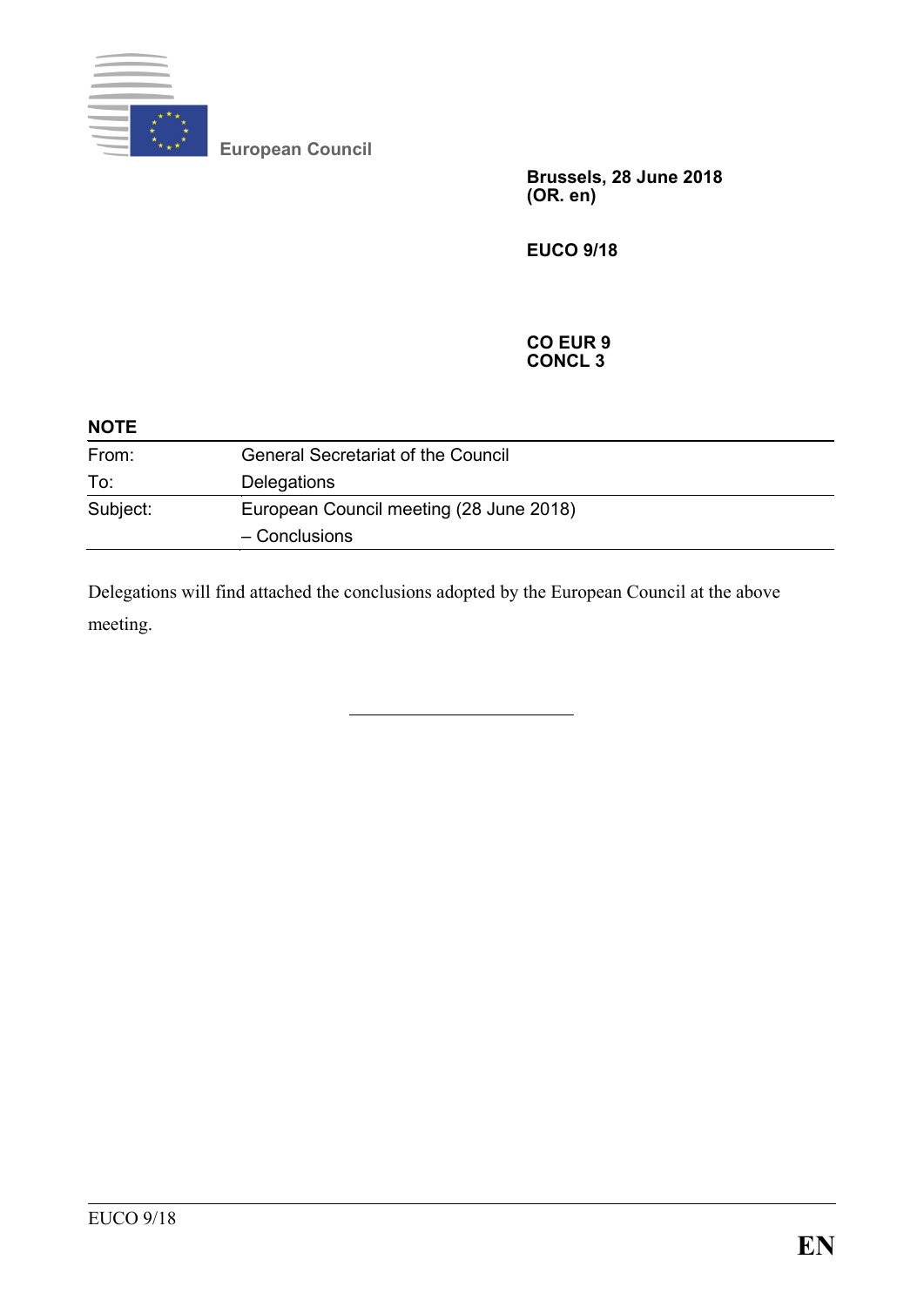## **I. MIGRATION**

- 1. The European Council reconfirms that a precondition for a functioning EU policy relies on a comprehensive approach to migration which combines more effective control of the EU's external borders, increased external action and the internal aspects, in line with our principles and values. This is a challenge not only for a single Member State, but for Europe as a whole. Since 2015 a number of measures have been put in place to achieve the effective control of the EU's external borders. As a result, the number of detected illegal border crossings into the EU has been brought down by 95% from its peak in October 2015, even if flows have been picking up recently on the Eastern and Western Mediterranean routes.
- 2. The European Council is determined to continue and reinforce this policy to prevent a return to the uncontrolled flows of 2015 and to further stem illegal migration on all existing and emerging routes.
- 3. As regards the Central Mediterranean Route, efforts to stop smugglers operating out of Libya or elsewhere should be further intensified. The EU will continue to stand by Italy and other frontline Member States in this respect. It will step up its support for the Sahel region, the Libyan Coastguard, coastal and Southern communities, humane reception conditions, voluntary humanitarian returns, cooperation with other countries of origin and transit, as well as voluntary resettlement. All vessels operating in the Mediterranean must respect the applicable laws and not obstruct operations of the Libyan Coastguard.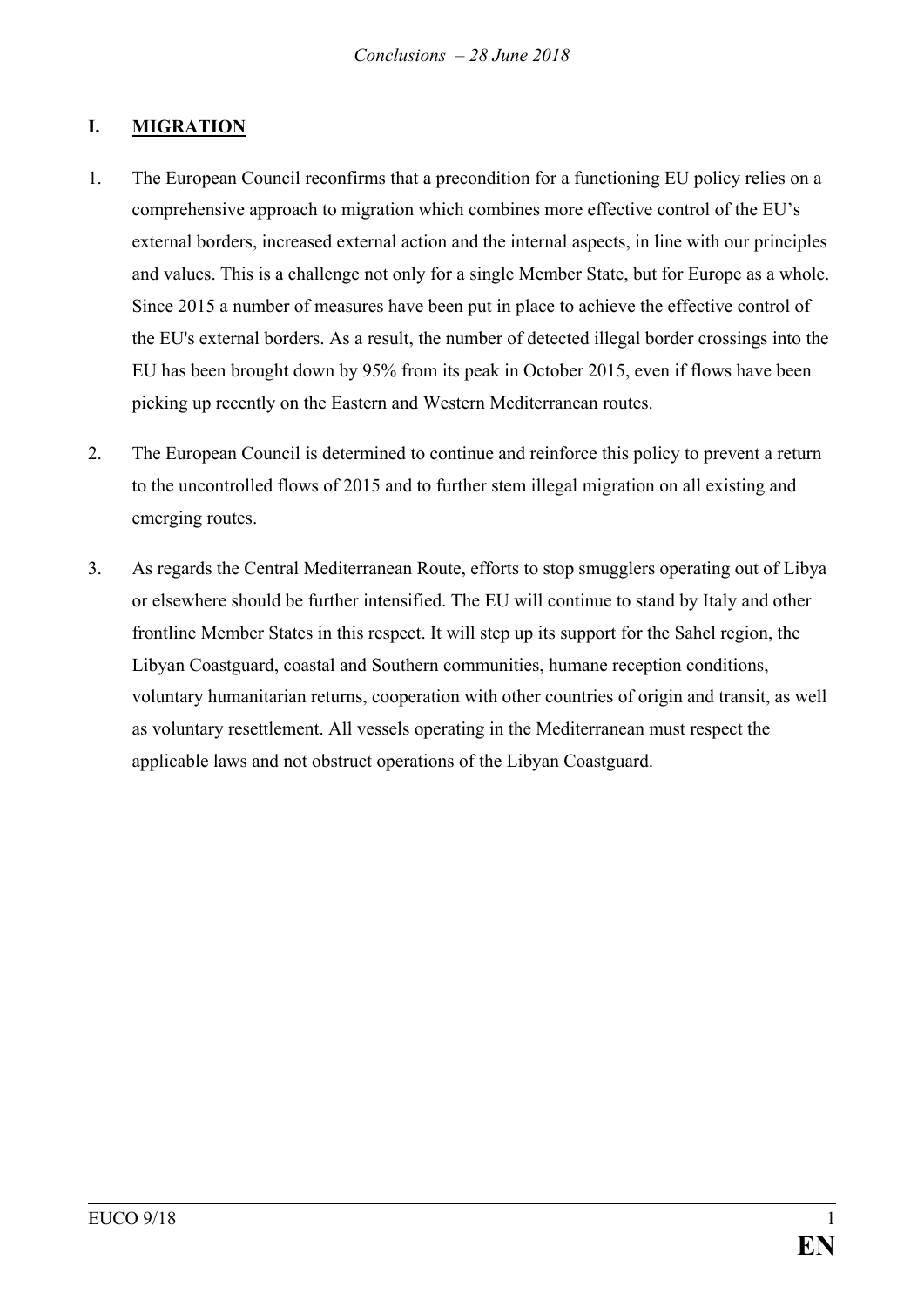- 4. As regards the Eastern Mediterranean Route, additional efforts are needed to fully implement the EU-Turkey Statement, prevent new crossings from Turkey and bring the flows to a halt. The EU-Turkey readmission agreement and the bilateral readmission agreements should be fully implemented in a non-discriminatory manner towards all Member States. More efforts are urgently needed to ensure swift returns and prevent the development of new sea or land routes. Cooperation with, and support for, partners in the Western Balkans region remain key to exchange information on migratory flows, prevent illegal migration, increase the capacities for border protection and improve return and readmission procedures. In the light of the recent increase in flows in the Western Mediterranean, the EU will support, financially and otherwise, all efforts by Member States, especially Spain, and countries of origin and transit, in particular Morocco, to prevent illegal migration.
- 5. In order to definitively break the business model of the smugglers, thus preventing tragic loss of life, it is necessary to eliminate the incentive to embark on perilous journeys. This requires a new approach based on shared or complementary actions among the Member States to the disembarkation of those who are saved in Search And Rescue operations. In that context, the European Council calls on the Council and the Commission to swiftly explore the concept of regional disembarkation platforms, in close cooperation with relevant third countries as well as UNHCR and IOM. Such platforms should operate distinguishing individual situations, in full respect of international law and without creating a pull factor.
- 6. On EU territory, those who are saved, according to international law, should be taken charge of, on the basis of a shared effort, through the transfer in controlled centres set up in Member States, only on a voluntary basis, where rapid and secure processing would allow, with full EU support, to distinguish between irregular migrants, who will be returned, and those in need of international protection, for whom the principle of solidarity would apply. All the measures in the context of these controlled centres, including relocation and resettlement, will be on a voluntary basis, without prejudice to the Dublin reform.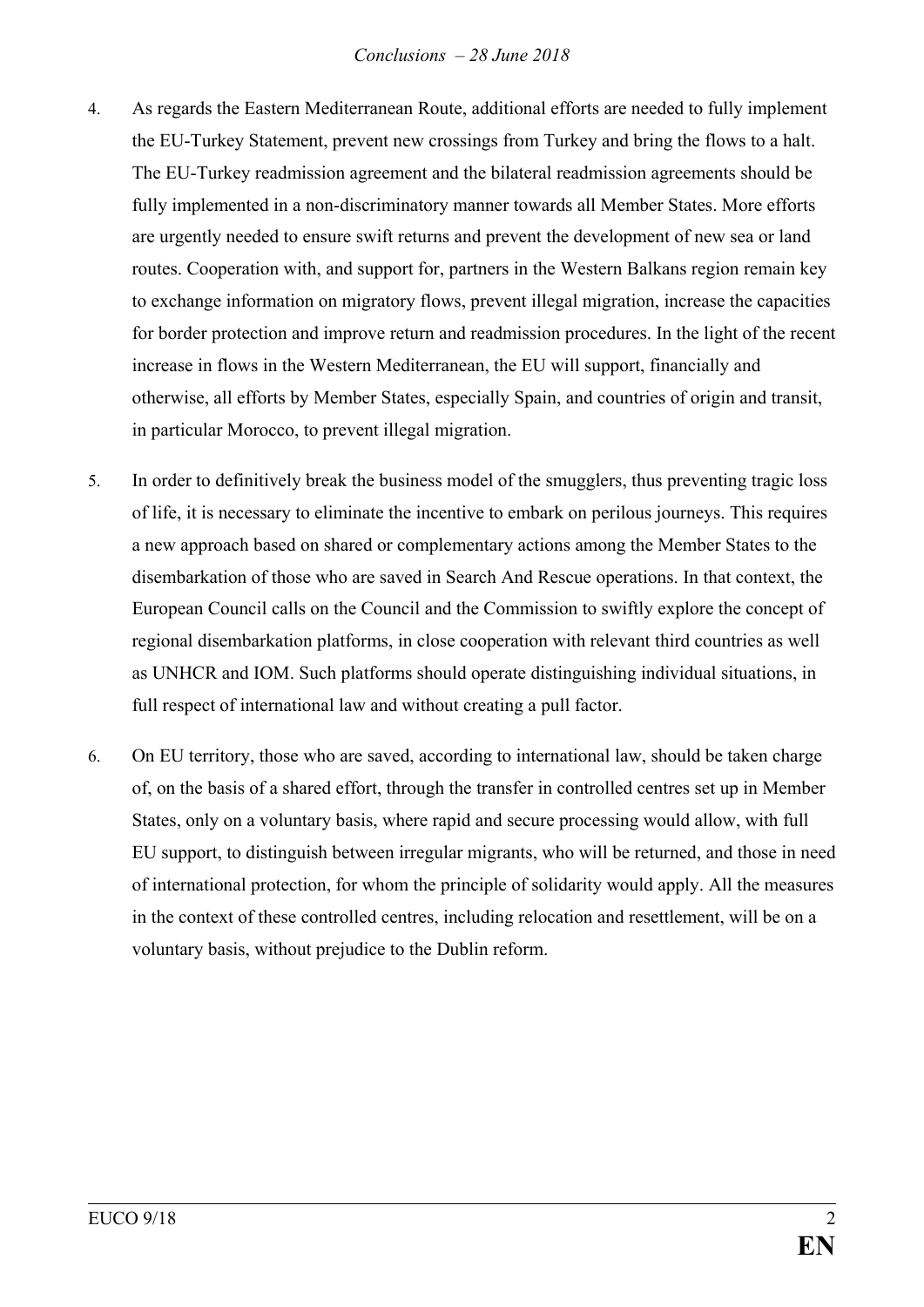- 7. The European Council agrees on launching the second tranche of the Facility for Refugees in Turkey and at the same time on transferring 500 million euro from the 11<sup>th</sup> EDF reserve to the EU Trust Fund for Africa. Member States are moreover called upon to contribute further to the EU Trust Fund for Africa with a view to its replenishment.
- 8. Tackling the migration problem at its core requires a partnership with Africa aiming at a substantial socio-economic transformation of the African continent building upon the principles and objectives as defined by the African countries in their Agenda 2063. The European Union and its Member States must rise to this challenge. We need to take the extent and the equality of our cooperation with Africa to a new level. This will not only require increased development funding but also steps towards creating a new framework enabling a substantial increase of private investment from both Africans and Europeans. Particular focus should be laid on education, health, infrastructure, innovation, good governance and women's empowerment. Africa is our neighbour and this must be expressed by increased exchanges and contacts amongst the peoples of both continents on all levels of civil society. Cooperation between the European Union and the African Union is an important element of our relationship. The European Council calls for further developing and promoting it.
- 9. In the context of the next Multiannual Financial Framework, the European Council underlines the need for flexible instruments, allowing for fast disbursement, to combat illegal migration. The internal security, integrated border management, asylum and migration funds should therefore include dedicated, significant components for external migration management.
- 10. The European Council recalls the need for Member States to ensure the effective control of the EU's external borders with EU financial and material support. It also underlines the necessity to significantly step up the effective return of irregular migrants. In both respects, the supportive role of FRONTEX, including in the cooperation with third countries, should be further strengthened through increased resources and an enhanced mandate. It welcomes the intention of the Commission to make legislative proposals for a more effective and coherent European return policy.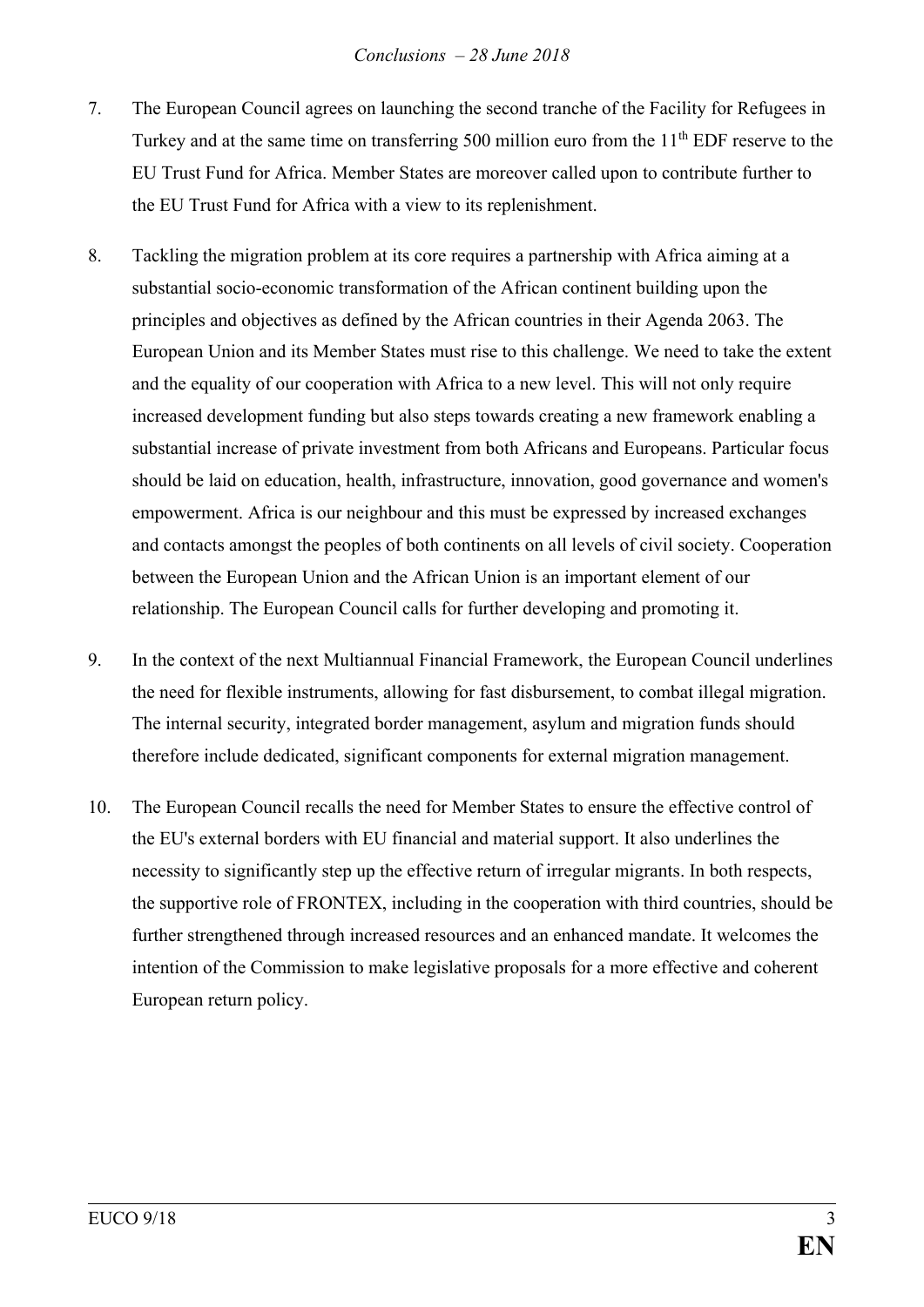- 11. Concerning the situation internally in the EU, secondary movements of asylum seekers between Member States risk jeopardising the integrity of the Common European Asylum System and the Schengen acquis. Member States should take all necessary internal legislative and administrative measures to counter such movements and to closely cooperate amongst each other to that end.
- 12. As regards the reform for a new Common European Asylum System, much progress has been achieved thanks to the tireless efforts of the Bulgarian and previous Presidencies. Several files are close to finalisation. A consensus needs to be found on the Dublin Regulation to reform it based on a balance of responsibility and solidarity, taking into account the persons disembarked following Search And Rescue operations. Further examination is also required on the Asylum Procedures proposal. The European Council underlines the need to find a speedy solution to the whole package and invites the Council to continue work with a view to concluding as soon as possible. There will be a report on progress during the October European Council.

# **II. SECURITY AND DEFENCE**

- 13. Europe must take greater responsibility for its own security and underpin its role as a credible and reliable actor and partner in the area of security and defence. The Union is therefore taking steps to bolster European defence, by enhancing defence investment, capability development and operational readiness. These initiatives enhance its strategic autonomy while complementing and reinforcing the activities of NATO, in line with previous conclusions. The European Council:
	- calls for the fulfilment of the PESCO commitments and the further development of the initial projects and the institutional framework, in a way that is fully consistent with the Coordinated Annual Review on Defence and the revised Capability Development Plan adopted within the European Defence Agency. A next set of projects will be agreed in November 2018. It invites the Council to decide on the conditions for third State participation in PESCO projects;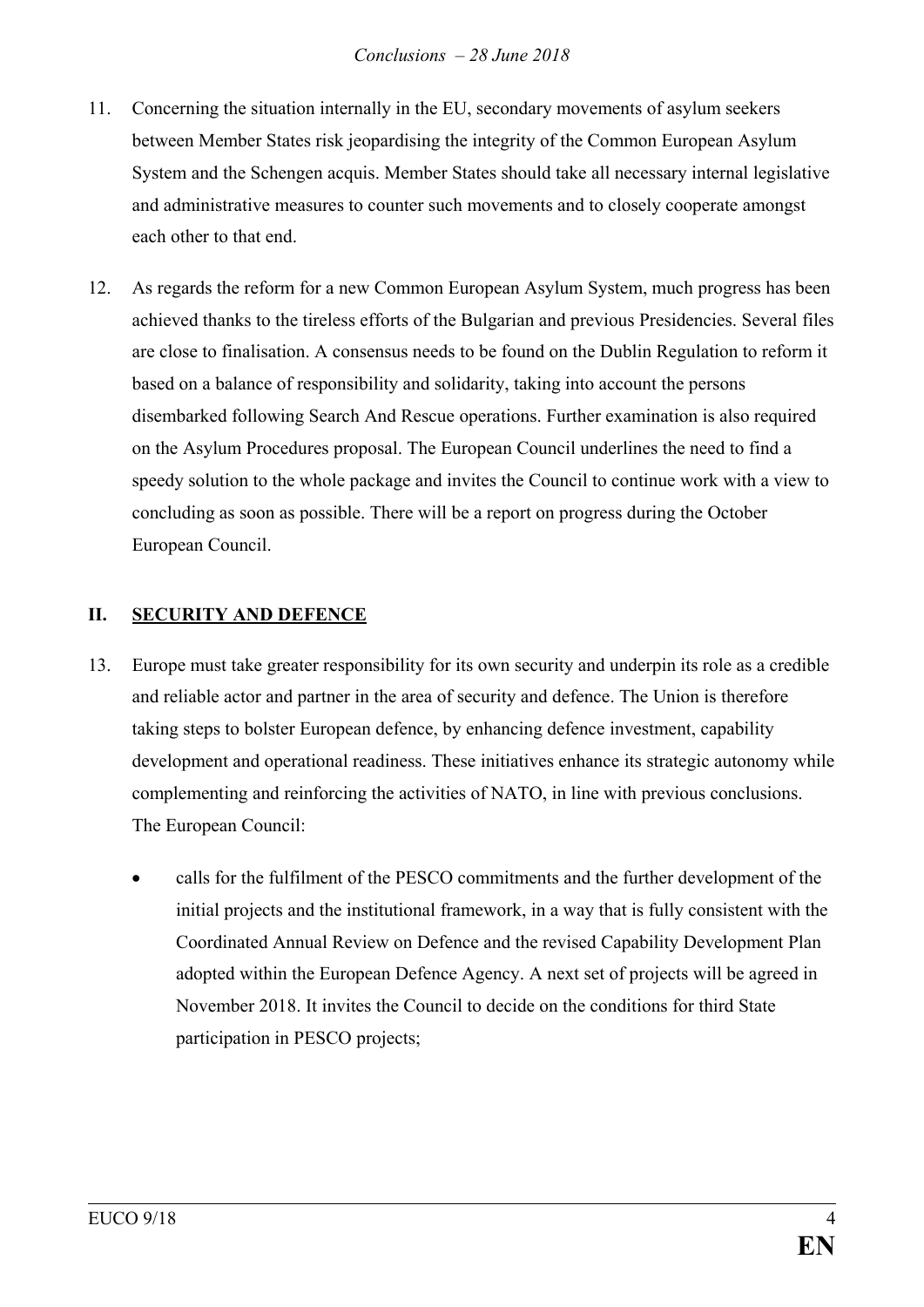- welcomes progress on military mobility in the framework of PESCO and EU-NATO cooperation, expects the military requirements under the EU Action Plan on military mobility now to be finalised, and calls on Member States to simplify and standardise relevant rules and procedures by 2024. These efforts, which should fully respect the sovereignty of the Member States, be mutually reinforcing and follow a whole-ofgovernment approach, will be reviewed yearly on the basis of a report by the Commission and the High Representative, starting in spring 2019;
- calls for the swift implementation of the European Defence Industrial Development Programme and for further progress on the European Defence Fund both in its research and capability windows;
- welcomes the work undertaken to strengthen civilian CSDP and calls for an agreement on a civilian CSDP Compact by the end of this year, thus providing a new EU framework for civilian crisis management and CSDP missions, with ambitious commitments at EU and national level. It recalls that military and civilian aspects need to be addressed in a comprehensive manner with a focus on concrete deliverables;
- welcomes the Joint Communication on Europe's resilience to hybrid and Chemical, Biological, Radiological and Nuclear-related threats and calls for the adoption as soon as possible of a new EU regime of restrictive measures to address the use and proliferation of chemical weapons. Following the extraordinary Conference of States Parties to the Chemical Weapons Convention, the EU commits itself to supporting the implementation of its outcomes;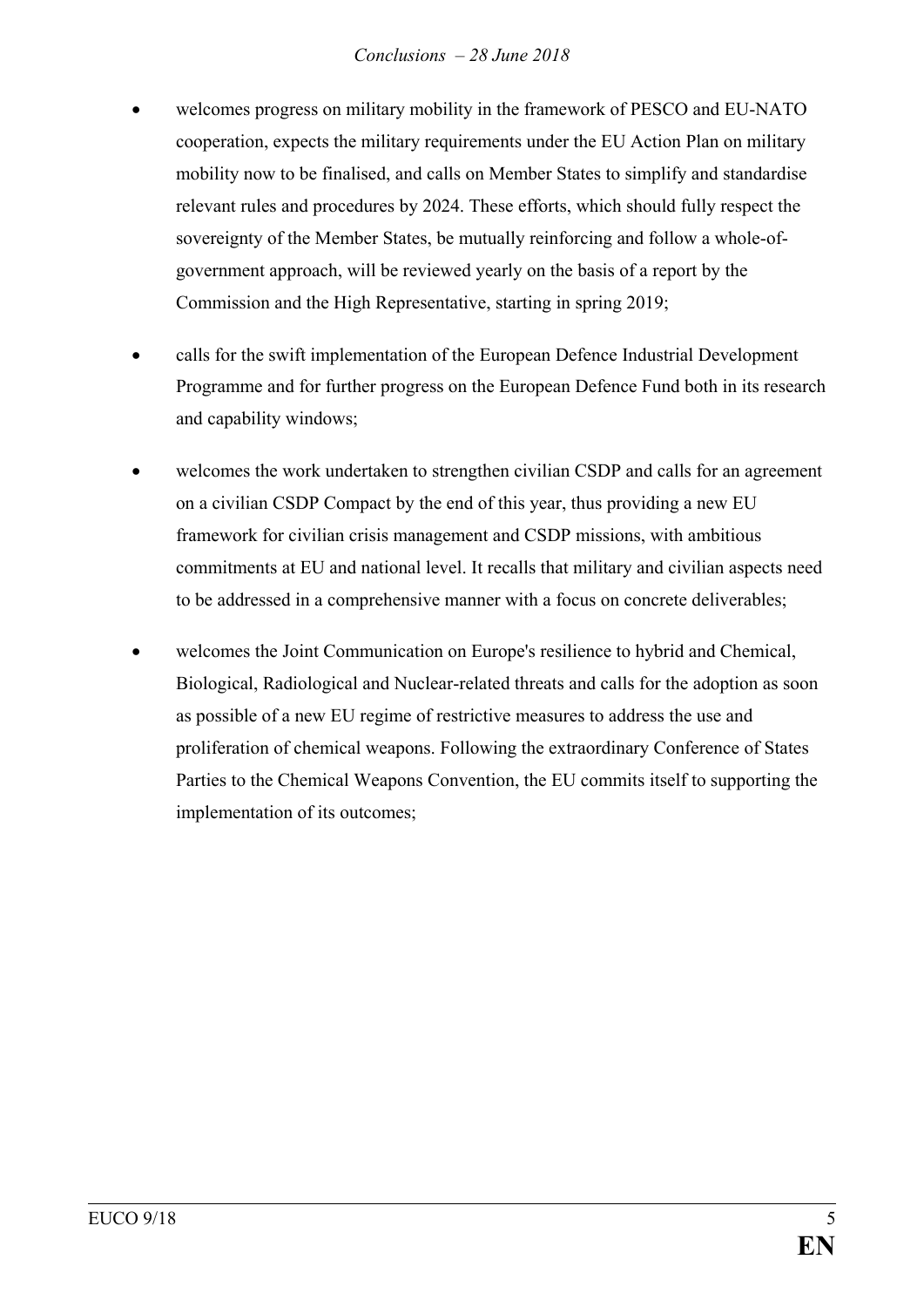- invites the High Representative and the Commission to present, in cooperation with the Member States and in line with the March 2015 European Council conclusions, an action plan by December 2018 with specific proposals for a coordinated EU response to the challenge of disinformation, including appropriate mandates and sufficient resources for the relevant EEAS Strategic Communications teams;
- stresses the need to strengthen capabilities against cybersecurity threats from outside the EU and asks the institutions and Member States to implement the measures referred to in the Joint Communication, including the work on attribution of cyber-attacks and the practical use of the cyber diplomacy toolbox;
- calls for further coordination between Member States and, as appropriate, at EU level and in consultation with NATO, to reduce the threat from hostile intelligence activities;
- calls for further deepening of EU-NATO cooperation, in full respect of the principles of inclusiveness, reciprocity and decision-making autonomy of the EU, including through a new Joint Declaration, building on the progress made in implementing the 2016 Joint Declaration and the related proposals for action;
- welcomes the intention of the Commission to present a legislative proposal to improve the detection and removal of content that incites hatred and to commit terrorist acts.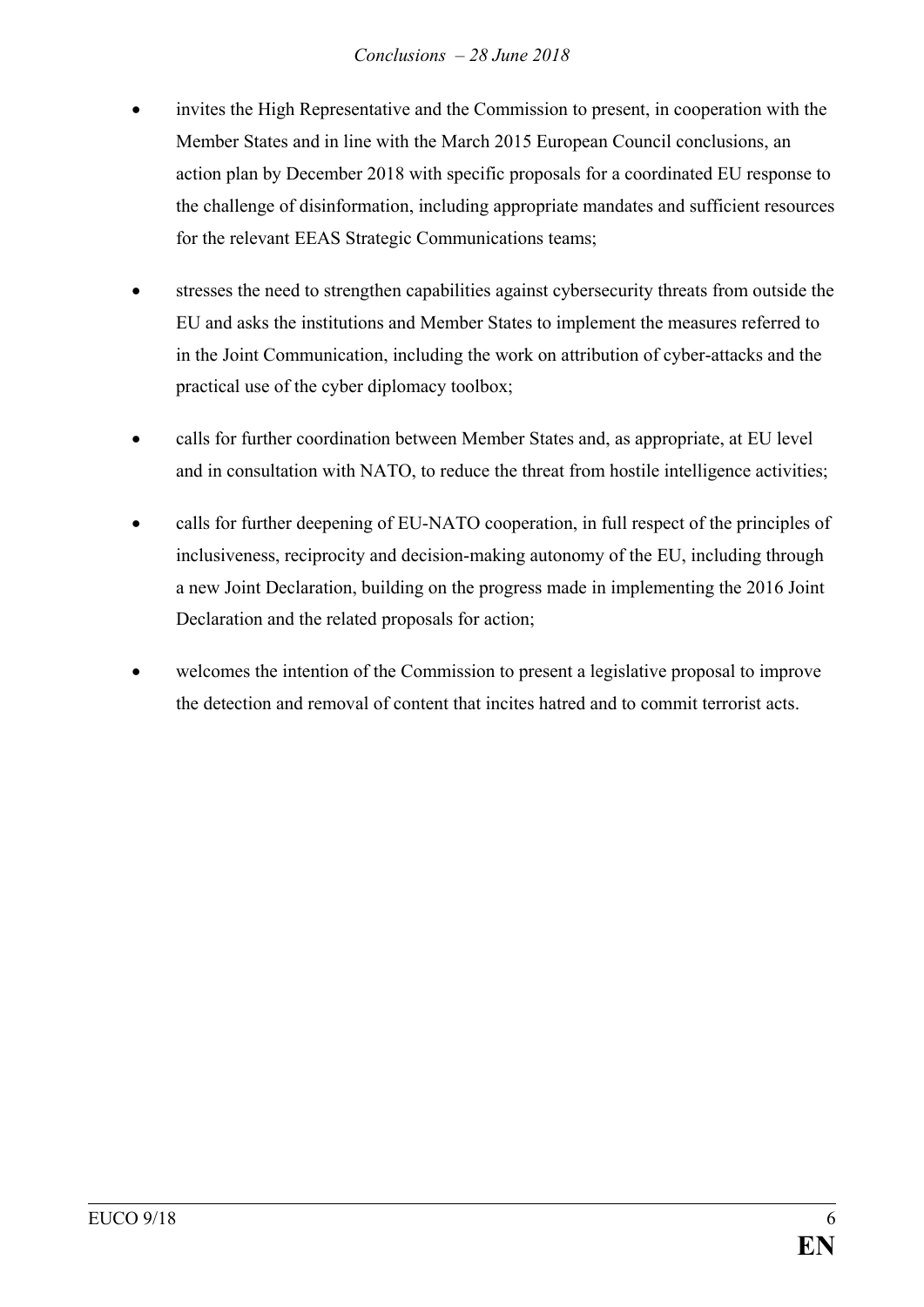### **III. JOBS, GROWTH AND COMPETITIVENESS**

- 14. The European Council endorses the integrated country-specific recommendations as discussed by the Council, thus allowing the conclusion of the 2018 European Semester. The current good economic situation should be used for strengthening the reform momentum.
- 15. Ensuring fair and effective taxation remains a key priority. In that context, the fight against tax avoidance, evasion and fraud must be vigorously pursued both at global level (notably in the OECD) and within the EU. At the same time, there is a real need to adapt our taxation systems to the digital era. The Council should therefore take work forward on the Commission proposals on digital taxation. Work should also continue on how to ensure effective VAT collection, including swift progress on the Commission proposals on shortterm measures.
- 16. In a context of growing trade tensions, the European Council underlines the importance of preserving and deepening the rules-based multilateral system. The EU is committed to working towards its modernisation and calls on all partners to contribute positively to this goal. It invites the Commission to propose a comprehensive approach to improving, together with like-minded partners, the functioning of the WTO in crucial areas such as (i) more flexible negotiations, (ii) new rules that address current challenges, including in the field of industrial subsidies, intellectual property and forced technology transfers, (iii) reduction of trade costs, (iv) a new approach to development, (v) more effective and transparent dispute settlement, including the Appellate Body, with a view to ensuring a level playing field, and (vi) strengthening the WTO as an institution, including in its transparency and surveillance function.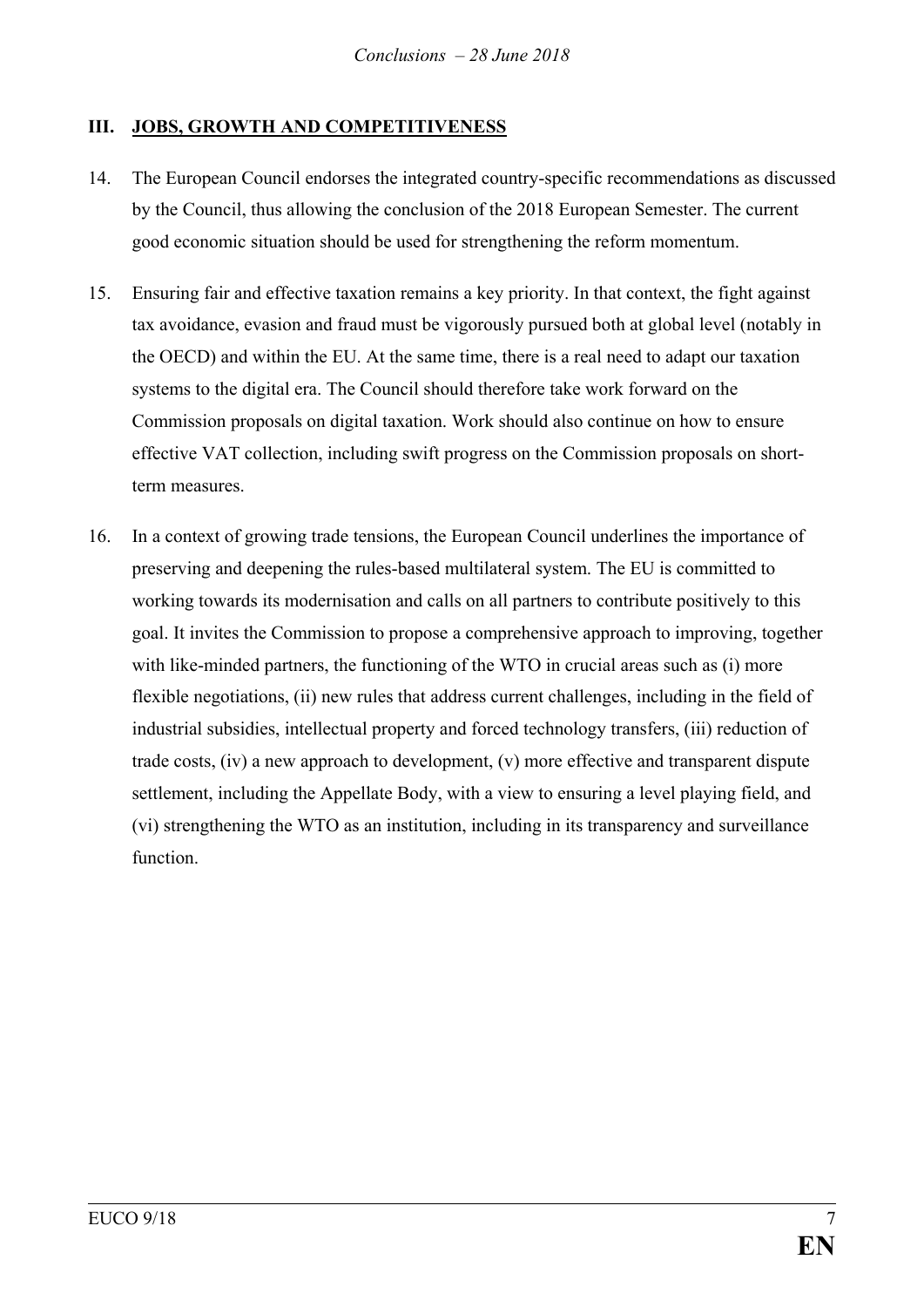- 17. As part of its positive trade agenda, the EU will continue to negotiate ambitious, balanced and mutually beneficial trade agreements with key partners across the world, promoting its values and standards. The recent adoption of the regulation on the modernisation of trade defence instruments will contribute to ensuring a level playing field. The European Council calls for the legislative proposal on the screening of foreign direct investments to be adopted as soon as possible.
- 18. In reaction to the United States' decision to impose tariffs on the EU for steel and aluminium products, which cannot be justified on the grounds of national security, the European Council fully supports the rebalancing measures, potential safeguard measures to protect our own markets, and the legal proceedings at the WTO, as decided on the initiative of the Commission. The EU must respond to all actions of a clear protectionist nature, including those calling into question the Common Agricultural Policy.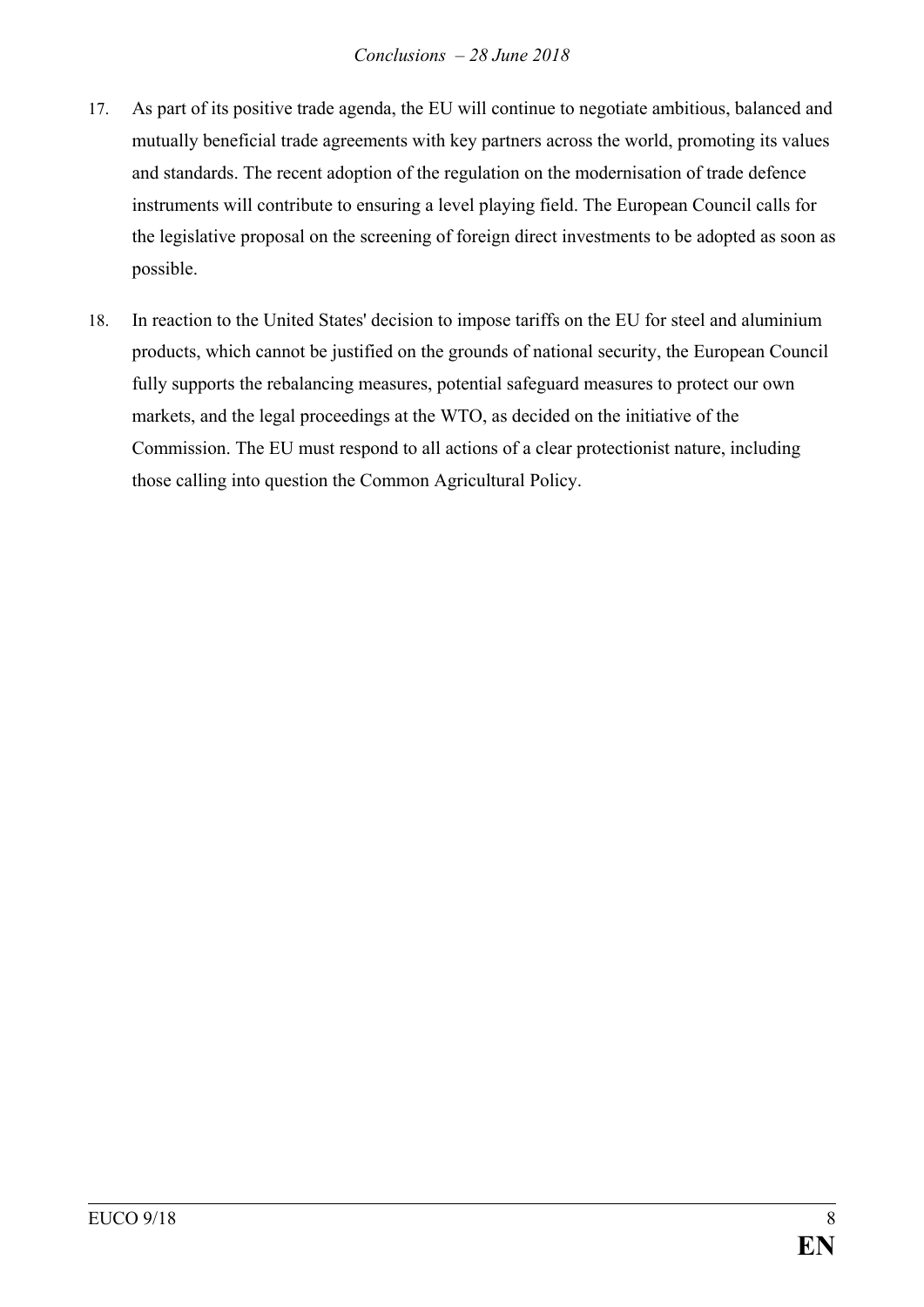### **IV. INNOVATION AND DIGITAL**

- 19. Europe must further develop its high-quality research across the EU and turn it into new products, services and business models. We need a stronger, inclusive innovation ecosystem to foster breakthrough and market-creating innovation and provide comprehensive support for businesses, including SMEs, with disruptive potential to successfully enter global markets.
- 20. It is vital to deliver on the remaining legislative proposals concerning the Digital Single Market before the end of the current legislative cycle. To build a European data economy, further action is needed to improve the efficient use of data across the EU and foster trust through high data protection standards and full implementation and proportionate enforcement of the General Data Protection Regulation in respect of all economic actors doing business in our single market. High-quality data are essential for the development of Artificial Intelligence. The European Council invites the co-legislators to swiftly examine the latest data package. It invites the Commission to work with Member States on a coordinated plan on Artificial Intelligence, building on its recent communication.
- 21. In line with the informal Leaders' discussion in Sofia, the European Council insists on improving businesses' access to financing, including by better coordinating EU and national research and innovation funding schemes and instruments, on providing a favourable regulatory environment that supports greater risk-taking, and on promoting digital skills as well as links between academia, industry and governments. Cooperation between research, innovation and education should be encouraged, including through the European Universities initiative.
- 22. The European Council invites the Commission to launch a new pilot initiative on breakthrough innovation within the remaining period of Horizon 2020. A European Innovation Council will be set up under the next Multiannual Financial Framework to identify and scale up breakthrough and disruptive innovation.